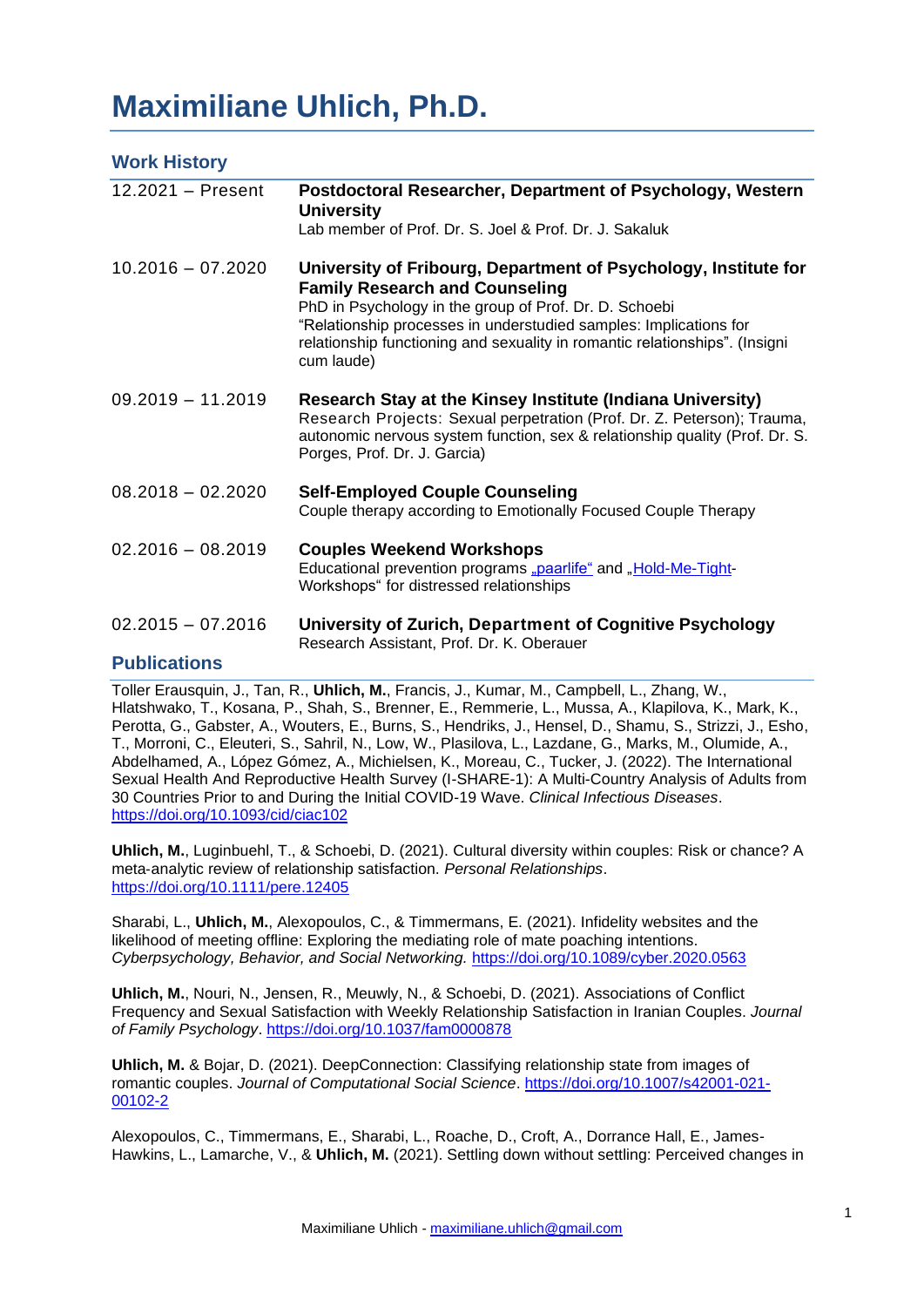partner preferences in response to COVID-19. *Journal of Social and Personal Relationships*. [https://doi.org/10.1177/02654075211011527](https://doi.org/10.1177%2F02654075211011527)

Kumar, N., Janmohamed, K., Nyhan, K., Forastiere, L., Zhang, W., Kågesten, A., Uhlich, M., Sarpong Frimpong, A., Van de Velde, S., Francis, J., Toller Erausquin, J., Larsson, E., Callander, D., Scott, J., Minichiello, V., Tucker, J. (2021). Sexual health (excluding reproductive health, intimate partner violence and gender-based violence) and COVID-19: a scoping review. *Sexually Transmitted Infections.* <http://dx.doi.org/10.1136/sextrans-2020-054896>

Kumar, N., Janmohamed, K., Nyhan, K., Forastiere, L., Zhang, W., K˚agesten, A., **Uhlich, M**., Van de Velde, S., Francis, J., Toller Erausquin, J., Larsson, E., Callander, D., Scott, J., Minichiello, V., Tucker, J. (2021). Sexual health and COVID-19: Protocol for a scoping review. *Systematic Reviews 10(31)*.<https://doi.org/10.21203/rs.3.rs-59514/v3>

Book chapter: Bodenmann, G. & **Uhlich, M.** (2016). [Depression und Partnerschaft.](https://www.hogrefe.de/shop/das-depressions-buch-fuer-pflege-und-gesundheitsberufe-75167.html) In: Hax Schoppenhorst, T. & Jünger, S. (Hrsg.), Depressions-Buch für Pflege- und Gesundheitsberufe: Depressionen gekonnt behandeln und pflegen. Bern, Switzerland.

Lamarche, V.M., **Uhlich, M.**, James-Hawkins, L., & Alexopoulos, C., Croft, A., Dorrance Hall, E., Roache, D., Sharabi, L., & Timmermans, E. (under review). Temporarily devoted to you: The impact of lockdown measures on non-voluntary dependence, felt constraint and intentions to leave the partner during COVID-19.

Campbell, L.\*, Tan, R.\*, **Uhlich, M.\***, Francis, J.\*, Mark, K.\*, Miall, N.\*, Eleuteri, S., Gabster,A., Shamu, S., Plášilová, L., Kemigisha, E., Olumide, A., Kosana, P., Cleeve, A., Hurtado-Murillo, F., Larsson, E., Calvo González, S., Perrotta, G., Fernández Albamonte, V., Blanco, L., Schröder, J., Adebayo, A., Hendriks, J., Saltis, H., Marks, M., Wu, D., Esho, T., Briken, P., Hlatshwako, T., Ryan, R., Farid, N., Gomez Bravo, R., Van de Velde, S., Tucker, J. (under review). Intimate partner violence prior to and during COVID-19 measures in 30 countries: A global cross-sectional study from the I-SHARE consortium. **\*Co-first authorship** <http://dx.doi.org/10.1136/sextrans-2021-sti.156>

Dorrance Hall, E., Sharabi, L., Roaché, D., James-Hawkins, L., Croft, A., Alexopoulos, C., Lamarche, V., **Uhlich, M**., & Timmermans, E. (under review). Needing Space During Lockdown: A Longitudinal Test of Relational Turbulence Theory in the Context of Conversations About Physical and Emotional Space During the COVID-19 Pandemic.

**Uhlich, M.**, Gillath, O., Schachner, D., & Shaver, P. (under review). Attachment Security Priming affecting Sexual Strategies Endorsement among College Students.

**Uhlich, M**., Gesselman, A., Kolacz, J., Lewis, G., Garcia, J., & Porges, S. (in prep). Autonomic reactivity mediates the link between childhood trauma and attachment styles in adulthood.

**Uhlich, M**., Peterson, Z. D., Li, Y., Brown, A., Han, J., & McBride, J. A. D. (in prep). Various components of sexual narcissism predict different types of sexual coercion strategies in male and female perpetrators.

Lamarche, V., Croft, A., Dorrance Hall, E., James-Hawkins, L., Alexopoulos, C., Roaché, D. J., Sharabi, L. L., Timmermans, E., & **Uhlich, M.** (in prep). Let's Talk This Out: Discussing Changes to the Domestic Division of Labor during COVID-19 Lockdown Predicts Relationship Quality.

Alexopoulos, C., Sharabi, L., **Uhlich, M**., & Timmermans, E. (in prep). The ups and downs of stepping out: Infidelity-induced self-concept change.

## **Conference Talks**

**Uhlich, M.,** Luginbuehl, T., & Schoebi, D. (May 2022). *Cultural diversity within couples: Risk or Chance for relationship satisfaction? A meta-analysis.* Paper presented at the joint symposium of the European Association of Social Psychology & IARR.

**Uhlich, M.**, Nouri, N., & Schoebi, D. (July 2019*). Sex as a predictor of closeness: A longitudinal study with Iranian couples*. Paper presented at annual meeting of the International Association for Relationship Research. Brighton, UK.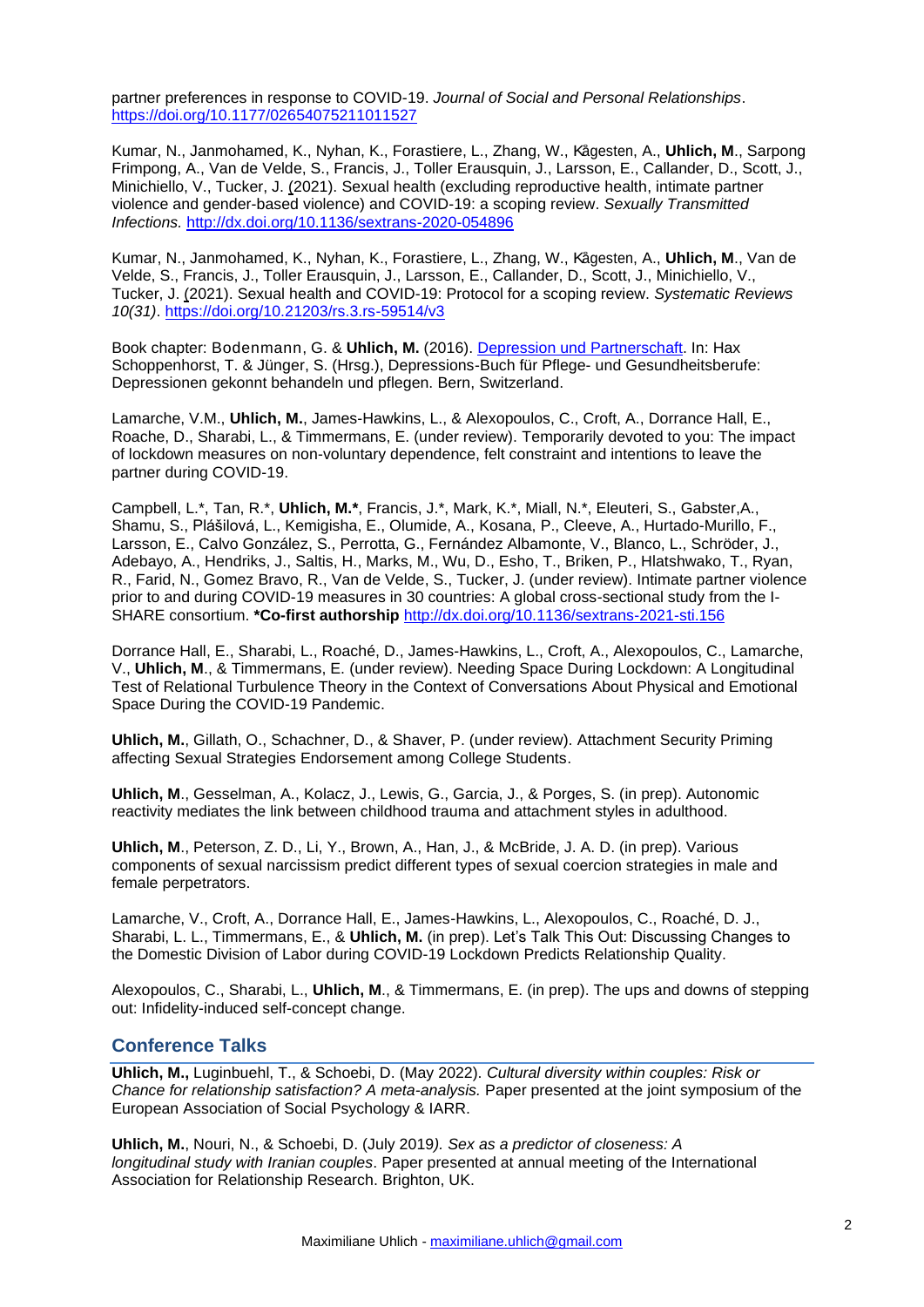**Uhlich, M**., Nouri, N., Jensen, R., Meuwly, N., & Schoebi, D. (February 2019). *Make love not war: Sexual satisfaction as a mediator in times of conflict in Iranian couples*. Paper presented at annual the Sexuality Pre-conference of the Society for Personality and Social Psychology, Portland, OR.

# **Ongoing Research Projects**

**I-SHARE [\(International Sexual Health And REproductive Health\)](https://ishare.web.unc.edu/team-members/) -** Global consortium

# **Awards & Funding**

Women in Data Science Conference (WiDS) 2021: Conference Funding from Novartis (\$5500), eZurich Network (\$5500)

IARR Student Travel Award 2018: Travel Award for IARR Main Conference (\$160)

SSSS Ambassador: Ambassador program for annual SSSS conference 2019 (\$160)

### **Teaching**

| $09.2016 - 12.2016$      | University of Berne, Department of Personality & Assessment<br>Teaching Assistant: WISC lecture, Prof. Dr. C. Morf                                                                                                                                                  |
|--------------------------|---------------------------------------------------------------------------------------------------------------------------------------------------------------------------------------------------------------------------------------------------------------------|
| $09.2018 - 09.2019$      | <b>Supervising Master's thesis</b>                                                                                                                                                                                                                                  |
| <b>Education</b>         |                                                                                                                                                                                                                                                                     |
| $09.2014 - 07.2016$      | <b>University of Zurich</b><br>Master of Science in Psychology (insigni cum laude)<br>"A cross-sectional and longitudinal study about discrepancy in forgiveness<br>perceptions and the influence on relationship satisfaction" (Supervisor:<br>Prof. Dr. Allemand) |
| $09.2011 - 06.2014$      | <b>University of Fribourg</b><br>Bachelor of Science in Psychology (magna cum laude)<br>"Attachment style and relationship satisfaction: The influence of<br>attachment style on relationship satisfaction" (Supervisor: Prof. Dr. D.<br>Schoebi)                   |
| <b>Further Education</b> |                                                                                                                                                                                                                                                                     |
| $01.2018 - 02.2020$      | <b>Emotionally Focused Couple Therapy</b><br>ICEEFT, Prof. Dr. Johnson (Externship & Core skills)                                                                                                                                                                   |
| $11.2017 - 10.2018$      | <b>Workshops Systemic Sex Therapy</b><br>IGST Heidelberg, Prof. Dr. U. Clement                                                                                                                                                                                      |
| $06.2018 - 07.2018$      | <b>Foundation Training in Nonviolent Communication</b><br>CNVC, Prof. Dr. D. Rosenberg                                                                                                                                                                              |
| $11.2014 - 03.2016$      | The Couples Coping Enhancement Training (CCET)<br>University of Zurich, Prof. Dr. G. Bodenmann                                                                                                                                                                      |

## **Data Analysis Skills**

**Quantitative:** Structural Equation Modeling (SEM) & Multilevel Modeling (MLM) **Qualitative:** Content Analysis & Repertory Grid Analysis **Analysis of Biological Data:** Data cleaning of ECG-Data